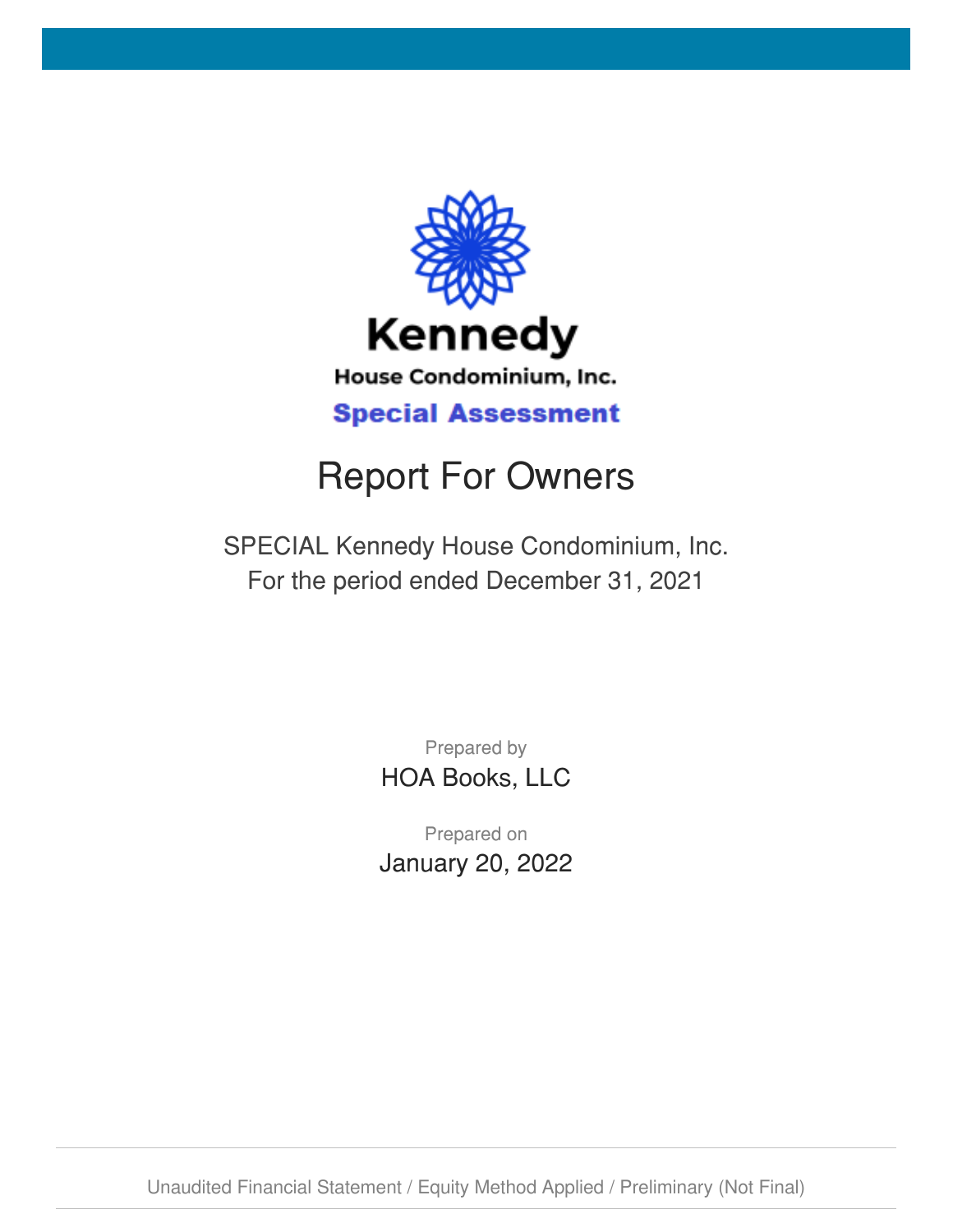#### **Table of Contents**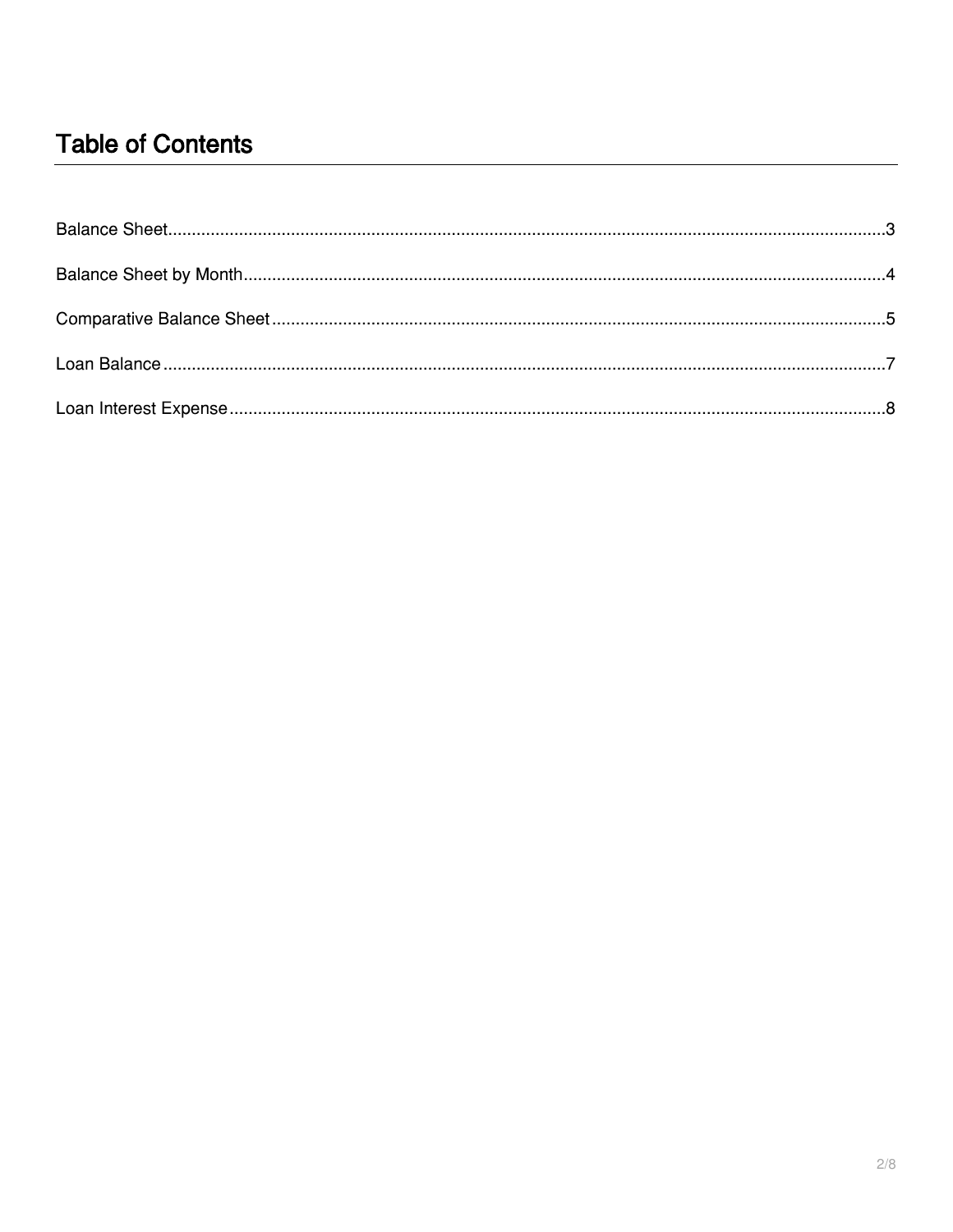#### <span id="page-2-0"></span>**Balance Sheet**

As of December 31, 2021

|                                                          | <b>Total</b>    |
|----------------------------------------------------------|-----------------|
| <b>ASSETS</b>                                            |                 |
| <b>Current Assets</b>                                    |                 |
| <b>Bank Accounts</b>                                     |                 |
| 1225 Checking #1879 SA - B. Popular                      | 135,708.02      |
| 1226 Savings #2554 SA Money Market - B. Popular          | 1.45            |
| <b>Total Bank Accounts</b>                               | 135,709.47      |
| <b>Accounts Receivable</b>                               |                 |
| 1505 Special Assessments Receivable (A/R)                | 396,149.83      |
| <b>Total Accounts Receivable</b>                         | 396,149.83      |
| <b>Other Current Assets</b>                              |                 |
| 2045 Due From OPR to SPA (Asset)                         | 0.70            |
| <b>Total Other Current Assets</b>                        | 0.70            |
| <b>Total Current Assets</b>                              | 531,860.00      |
| <b>Other Assets</b>                                      |                 |
| 1506 Due From Operating Accounts                         | 39,195.81       |
| <b>Total Other Assets</b>                                | 39,195.81       |
| <b>TOTAL ASSETS</b>                                      | \$571,055.81    |
| <b>LIABILITIES AND EQUITY</b>                            |                 |
| <b>Liabilities</b>                                       |                 |
| <b>Long-Term Liabilities</b>                             |                 |
| 2701.1 SA Income 2015 To 2025                            | 2,450,992.61    |
| 2701.2 SA Income (Opening Balance Difference 3/31/20)    | $-68,091.20$    |
| 2701.3 SA Income (Projection Adjustment For SA 12/31/20) | $-19,424.07$    |
| 2702 SA Interest Income                                  | 295.71          |
| 2703 SA Other Fees Income                                | 40.00           |
| 2704 SA Expenses 2015 to 2025                            | $-1,056,571.25$ |
| 2705 SA Loan Expenses 2015 To 2025                       | $-1,020,431.32$ |
| 2706 SA Loan Interest Expense 2015 To 2025               | -234,498.01     |
| 2708 SA Due From Operating To SA                         | $-35,575.93$    |
| 2800 SA Loan Payable #8475                               | 554,319.27      |
| <b>Total Long-Term Liabilities</b>                       | 571,055.81      |
| <b>Total Liabilities</b>                                 | 571,055.81      |
| <b>Equity</b>                                            |                 |
| <b>Retained Earnings</b>                                 | 0.00            |
| Net Income                                               |                 |
| <b>Total Equity</b>                                      | 0.00            |
| <b>TOTAL LIABILITIES AND EQUITY</b>                      | \$571,055.81    |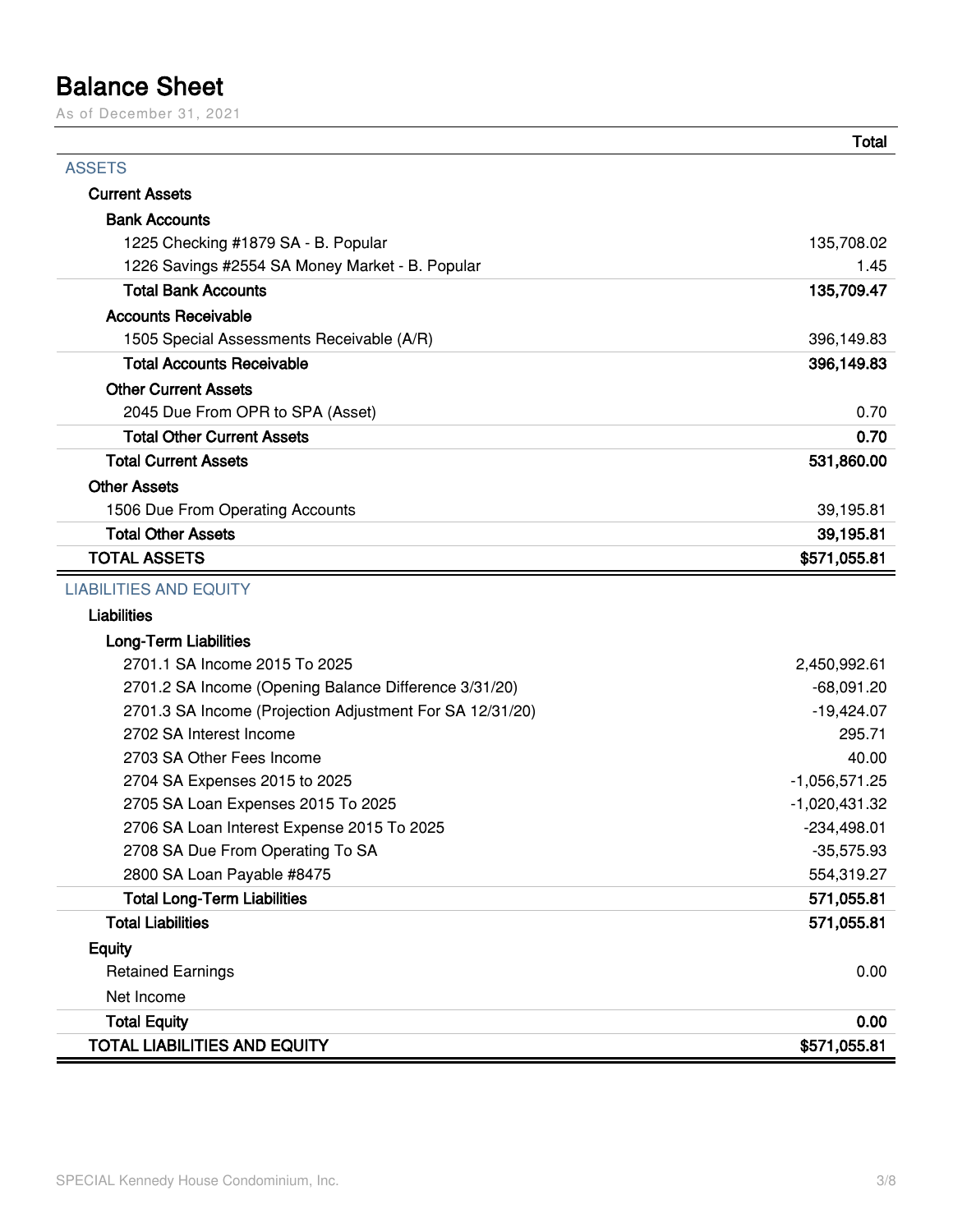#### <span id="page-3-0"></span>**Balance Sheet by Month**

As of December 31, 2021

|                                                          | Jan 2021        | Feb 2021        | Mar 2021        | Apr 2021        | May 2021        | Jun 2021               | <b>Jul 2021</b> | Aug 2021      | Sep 2021        | Oct 2021        | <b>Nov 2021</b>        | Dec 2021        |
|----------------------------------------------------------|-----------------|-----------------|-----------------|-----------------|-----------------|------------------------|-----------------|---------------|-----------------|-----------------|------------------------|-----------------|
| <b>ASSETS</b>                                            |                 |                 |                 |                 |                 |                        |                 |               |                 |                 |                        |                 |
| <b>Current Assets</b>                                    |                 |                 |                 |                 |                 |                        |                 |               |                 |                 |                        |                 |
| <b>Bank Accounts</b>                                     |                 |                 |                 |                 |                 |                        |                 |               |                 |                 |                        |                 |
| 1225 Checking #1879 SA - B. Popular                      | 101,968.63      | 104,861.74      | 102,449.40      | 110,935.27      | 114,148.81      | 112,178.63             | 114,288.78      | 112,391.06    | 114,120.26      | 112,044.97      | 118,432.60             | 135,708.02      |
| 1226 Savings #2554 SA Money Market - B. Popular          | 39,132.07       | 39,147.09       | 39,164.79       | 39,180.89       | 39,195.81       | 1.45                   | 1.45            | 1.45          | 1.45            | 1.45            | 1.45                   | 1.45            |
| <b>Total Bank Accounts</b>                               | 141,100.70      | 144,008.83      | 141,614.19      | 150,116.16      | 153,344.62      | 112,180.08             | 114,290.23      | 112,392.51    | 114,121.71      | 112,046.42      | 118,434.05             | 135,709.47      |
| <b>Accounts Receivable</b>                               |                 |                 |                 |                 |                 |                        |                 |               |                 |                 |                        |                 |
| 1505 Special Assessments Receivable (A/R)                | 3,553.94        | 2,610.55        | 3,515.43        | 4,069.67        | 7,151.93        | 7,151.72               | 8,302.24        | 6,370.59      | 5,049.46        | 5,039.04        | 5,310.53               | 396,149.83      |
| <b>Total Accounts Receivable</b>                         | 3,553.94        | 2,610.55        | 3,515.43        | 4,069.67        | 7,151.93        | 7,151.72               | 8,302.24        | 6,370.59      | 5,049.46        | 5,039.04        | 5,310.53               | 396,149.83      |
| <b>Other Current Assets</b>                              |                 |                 |                 |                 |                 |                        |                 |               |                 |                 |                        |                 |
| 2010 Undeposited Funds                                   | 0.00            | 0.00            | 0.00            | 0.00            | 0.00            | 0.00                   | 0.00            | 0.00          | 0.00            | 5,784.63        | $-100.88$              | 0.00            |
| 2045 Due From OPR to SPA (Asset)                         | 1,757.49        | 2,247.84        | 2,738.19        | 776.09          | 615.97          | 973.05                 | 640.00          | 2,797.29      | 3,669.03        | 3,976.62        | 8,529.17               | 0.70            |
| <b>Total Other Current Assets</b>                        | 1,757.49        | 2,247.84        | 2,738.19        | 776.09          | 615.97          | 973.05                 | 640.00          | 2,797.29      | 3,669.03        | 9,761.25        | 8,428.29               | 0.70            |
| <b>Total Current Assets</b>                              | 146,412.13      | 148,867.22      | 147,867.81      | 154,961.92      | 161,112.52      | 120,304.85             | 123,232.47      | 121,560.39    | 122,840.20      | 126,846.71      | 132,172.87             | 531,860.00      |
| <b>Other Assets</b>                                      |                 |                 |                 |                 |                 |                        |                 |               |                 |                 |                        |                 |
|                                                          |                 |                 |                 |                 |                 |                        | 39,195.81       |               | 39,195.81       |                 |                        | 39,195.81       |
| 1506 Due From Operating Accounts                         |                 |                 |                 | 0.00            | 0.00            | 39,195.81<br>39,195.81 |                 | 39,195.81     |                 | 39,195.81       | 39,195.81<br>39,195.81 |                 |
| <b>Total Other Assets</b>                                | 0.00            | 0.00            | 0.00            |                 |                 |                        | 39,195.81       | 39,195.81     | 39,195.81       | 39,195.81       |                        | 39,195.81       |
| <b>TOTAL ASSETS</b>                                      | \$146,412.13    | \$148,867.22    | \$147,867.81    | \$154,961.92    | \$161,112.52    | \$159,500.66           | \$162,428.28    | \$160,756.20  | \$162,036.01    | \$166,042.52    | \$171,368.68           | \$571,055.81    |
| <b>LIABILITIES AND EQUITY</b>                            |                 |                 |                 |                 |                 |                        |                 |               |                 |                 |                        |                 |
|                                                          |                 |                 |                 |                 |                 |                        |                 |               |                 |                 |                        |                 |
| Liabilities                                              |                 |                 |                 |                 |                 |                        |                 |               |                 |                 |                        |                 |
| <b>Current Liabilities</b>                               |                 |                 |                 |                 |                 |                        |                 |               |                 |                 |                        |                 |
| <b>Other Current Liabilities</b>                         |                 |                 |                 |                 |                 |                        |                 |               |                 |                 |                        |                 |
| 2555 Prepaid Special Assessments                         | 0.00            | 0.00            | 0.00            | 0.00            | 2,579.60        | 2,247.15               | 1,914.70        | 1,582.25      | 1,316.29        | 984.51          | 818.02                 | 0.00            |
| <b>Total Other Current Liabilities</b>                   | 0.00            | 0.00            | 0.00            | 0.00            | 2,579.60        | 2,247.15               | 1,914.70        | 1,582.25      | 1,316.29        | 984.51          | 818.02                 | 0.00            |
| <b>Total Current Liabilities</b>                         | 0.00            | 0.00            | 0.00            | 0.00            | 2,579.60        | 2,247.15               | 1,914.70        | 1,582.25      | 1,316.29        | 984.51          | 818.02                 | 0.00            |
| Long-Term Liabilities                                    |                 |                 |                 |                 |                 |                        |                 |               |                 |                 |                        |                 |
| 2701.1 SA Income 2015 To 2025                            | 1,897,711.55    | 1,911,855.77    | 1,922,542.51    | 1,941,324.54    | 1,956,584.63    | 1,967,007.44           | 1,981,971.37    | 1,992,295.46  | 2,005,545.11    | 2,021,587.34    | 2,038,783.76           | 2,450,992.61    |
| 2701.2 SA Income (Opening Balance Difference 3/31/20)    | $-68,091.20$    | $-68,091.20$    | $-68,091.20$    | -68,091.20      | -68,091.20      | -68,091.20             | -68,091.20      | -68,091.20    | $-68,091.20$    | $-68,091.20$    | $-68,091.20$           | -68,091.20      |
| 2701.3 SA Income (Projection Adjustment For SA 12/31/20) | $-19,424.07$    | $-19,424.07$    | $-19,424.07$    | $-19,424.07$    | $-19,424.07$    | $-19,424.07$           | $-19,424.07$    | $-19,424.07$  | $-19,424.07$    | $-19,424.07$    | $-19,424.07$           | $-19,424.07$    |
| 2702 SA Interest Income                                  | 211.05          | 227.56          | 247.05          | 264.77          | 281.32          | 284.74                 | 286.52          | 288.44        | 290.20          | 291.90          | 293.77                 | 295.71          |
| 2703 SA Other Fees Income                                |                 |                 |                 |                 |                 |                        |                 | 40.00         | 40.00           | 40.00           | 40.00                  | 40.00           |
| 2704 SA Expenses 2015 to 2025                            | $-1,056,571.25$ | $-1,056,571.25$ | $-1,056,571.25$ | $-1,056,571.25$ | $-1,056,571.25$ | $-1,056,571.25$        | $-1,056,571.25$ | -1,056,571.25 | $-1,056,571.25$ | $-1,056,571.25$ | $-1,056,571.25$        | $-1,056,571.25$ |
| 2705 SA Loan Expenses 2015 To 2025                       | $-1,020,431.32$ | -1,020,431.32   | -1,020,431.32   | -1,020,431.32   | $-1,020,431.32$ | $-1,020,431.32$        | $-1,020,431.32$ | -1,020,431.32 | -1,020,431.32   | $-1,020,431.32$ | -1,020,431.32          | -1,020,431.32   |
| 2706 SA Loan Interest Expense 2015 To 2025               | $-210,385.07$   | $-212,796.72$   | $-214,944.25$   | -217,286.90     | -219,520.82     | $-221,794.53$          | $-223,961.50$   | $-226,165.79$ | $-228,335.31$   | $-230,401.07$   | $-232,500.41$          | -234,498.01     |
| 2708 SA Due From Operating To SA                         | $-35,575.93$    | $-35,575.93$    | $-35,575.93$    | -35,575.93      | $-35,575.93$    | $-35,575.93$           | $-35,575.93$    | -35,575.93    | $-35,575.93$    | $-35,575.93$    | $-35,575.93$           | $-35,575.93$    |
| 2800 SA Loan Payable #8475                               | 658,968.37      | 649,674.38      | 640,116.27      | 630,753.28      | 621,281.56      | 611,849.63             | 602,310.96      | 592,809.61    | 583,273.49      | 573,633.61      | 564,027.31             | 554,319.27      |
| <b>Total Long-Term Liabilities</b>                       | 146,412.13      | 148,867.22      | 147,867.81      | 154,961.92      | 158,532.92      | 157,253.51             | 160,513.58      | 159,173.95    | 160,719.72      | 165,058.01      | 170,550.66             | 571,055.81      |
| <b>Total Liabilities</b>                                 | 146,412.13      | 148,867.22      | 147,867.81      | 154,961.92      | 161,112.52      | 159,500.66             | 162,428.28      | 160,756.20    | 162,036.01      | 166,042.52      | 171,368.68             | 571,055.81      |
| Equity                                                   |                 |                 |                 |                 |                 |                        |                 |               |                 |                 |                        |                 |
| <b>Retained Earnings</b>                                 | 0.00            | 0.00            | 0.00            | 0.00            | 0.00            | 0.00                   | 0.00            | 0.00          | 0.00            | 0.00            | 0.00                   | 0.00            |
| Net Income                                               |                 |                 |                 |                 |                 |                        |                 |               |                 |                 |                        |                 |
| <b>Total Equity</b>                                      | 0.00            | 0.00            | 0.00            | 0.00            | 0.00            | 0.00                   | 0.00            | 0.00          | 0.00            | 0.00            | 0.00                   | 0.00            |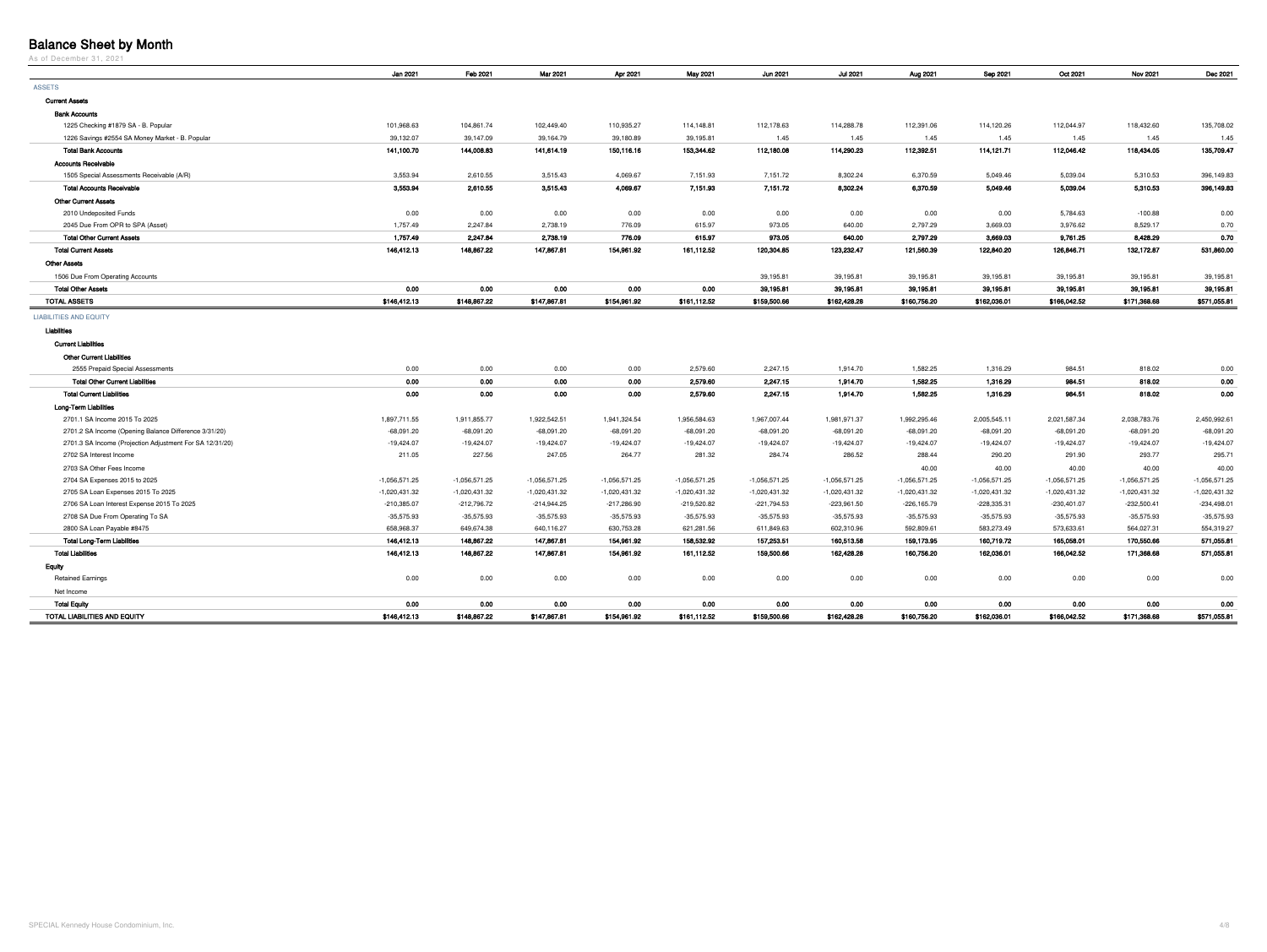## **Comparative Balance Sheet**

As of December 31, 2021

<span id="page-4-0"></span>

|                                                       |                    |                         | <b>Total</b> |
|-------------------------------------------------------|--------------------|-------------------------|--------------|
|                                                       | As of Dec 31, 2021 | As of Dec 31, 2020 (PP) | Change       |
| <b>ASSETS</b>                                         |                    |                         |              |
| <b>Current Assets</b>                                 |                    |                         |              |
| <b>Bank Accounts</b>                                  |                    |                         |              |
| 1225 Checking #1879 SA - B. Popular                   | 135,708.02         | 103,421.87              | 32,286.15    |
| 1226 Savings #2554 SA Money Market - B. Popular       | 1.45               | 39,114.28               | $-39,112.83$ |
| <b>Total Bank Accounts</b>                            | 135,709.47         | 142,536.15              | $-6,826.68$  |
| <b>Accounts Receivable</b>                            |                    |                         |              |
| 1505 Special Assessments Receivable (A/R)             | 396,149.83         | 8,144.91                | 388,004.92   |
| <b>Total Accounts Receivable</b>                      | 396,149.83         | 8,144.91                | 388,004.92   |
| <b>Other Current Assets</b>                           |                    |                         |              |
| 2045 Due From OPR to SPA (Asset)                      | 0.70               | 157.37                  | $-156.67$    |
| <b>Total Other Current Assets</b>                     | 0.70               | 157.37                  | $-156.67$    |
| <b>Total Current Assets</b>                           | 531,860.00         | 150,838.43              | 381,021.57   |
| <b>Other Assets</b>                                   |                    |                         |              |
| 1506 Due From Operating Accounts                      | 39,195.81          |                         | 39,195.81    |
| <b>Total Other Assets</b>                             | 39,195.81          | 0.00                    | 39,195.81    |
| <b>TOTAL ASSETS</b>                                   | \$571,055.81       | \$150,838.43            | \$420,217.38 |
| <b>LIABILITIES AND EQUITY</b>                         |                    |                         |              |
| <b>Liabilities</b>                                    |                    |                         |              |
| <b>Current Liabilities</b>                            |                    |                         |              |
| <b>Other Current Liabilities</b>                      |                    |                         |              |
| 2555 Prepaid Special Assessments                      | 0.00               | 3,493.25                | $-3,493.25$  |
| <b>Total Other Current Liabilities</b>                | 0.00               | 3,493.25                | $-3,493.25$  |
| <b>Total Current Liabilities</b>                      | 0.00               | 3,493.25                | $-3,493.25$  |
| <b>Long-Term Liabilities</b>                          |                    |                         |              |
| 2701.1 SA Income 2015 To 2025                         | 2,450,992.61       | 1,886,958.32            | 564,034.29   |
| 2701.2 SA Income (Opening Balance Difference 3/31/20) | $-68,091.20$       | $-68,091.20$            | 0.00         |
|                                                       |                    |                         |              |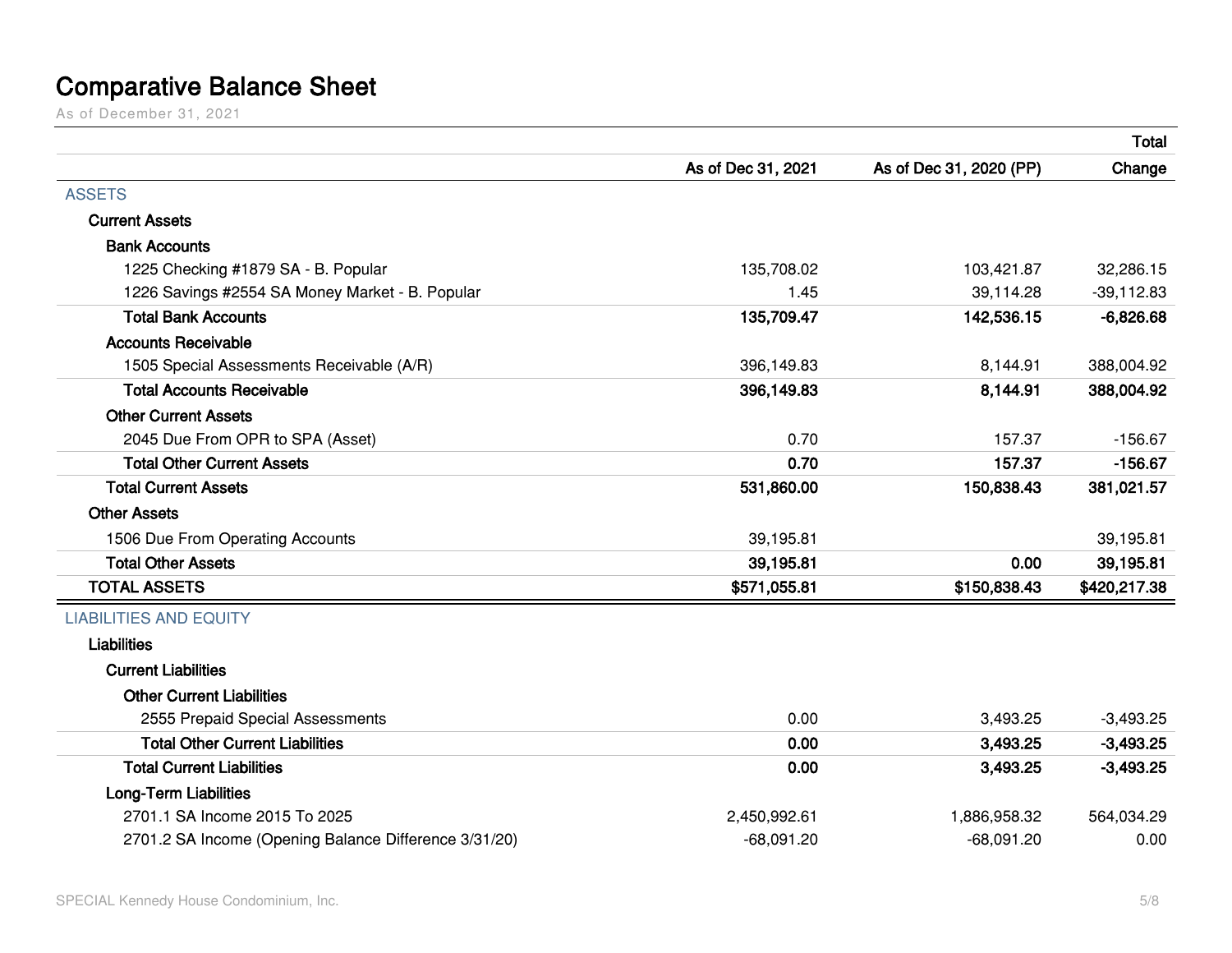|                                                          |                    |                         | Total             |
|----------------------------------------------------------|--------------------|-------------------------|-------------------|
|                                                          | As of Dec 31, 2021 | As of Dec 31, 2020 (PP) | Change            |
| 2701.3 SA Income (Projection Adjustment For SA 12/31/20) | $-19,424.07$       | -19,424.07              | 0.00              |
| 2702 SA Interest Income                                  | 295.71             | 191.69                  | 104.02            |
| 2703 SA Other Fees Income                                | 40.00              |                         | 40.00             |
| 2704 SA Expenses 2015 to 2025                            | $-1,056,571.25$    | $-1,056,571.25$         | 0.00              |
| 2705 SA Loan Expenses 2015 To 2025                       | $-1,020,431.32$    | $-1,020,431.32$         | 0.00              |
| 2706 SA Loan Interest Expense 2015 To 2025               | $-234,498.01$      | -207,939.54             | $-26,558.47$      |
| 2708 SA Due From Operating To SA                         | $-35,575.93$       | -35,575.93              | 0.00              |
| 2800 SA Loan Payable #8475                               | 554,319.27         | 668,228.48              | $-113,909.21$     |
| <b>Total Long-Term Liabilities</b>                       | 571,055.81         | 147,345.18              | 423,710.63        |
| <b>Total Liabilities</b>                                 | 571,055.81         | 150,838.43              | 420,217.38        |
| <b>Equity</b>                                            |                    |                         |                   |
| <b>Retained Earnings</b>                                 | 0.00               |                         | 0.00              |
| Net Income                                               |                    | 0.00                    | 0.00              |
| <b>Total Equity</b>                                      | 0.00 <sub>1</sub>  | 0.00 <sub>1</sub>       | 0.00 <sub>1</sub> |
| <b>TOTAL LIABILITIES AND EQUITY</b>                      | \$571,055.81       | \$150,838.43            | \$420,217.38      |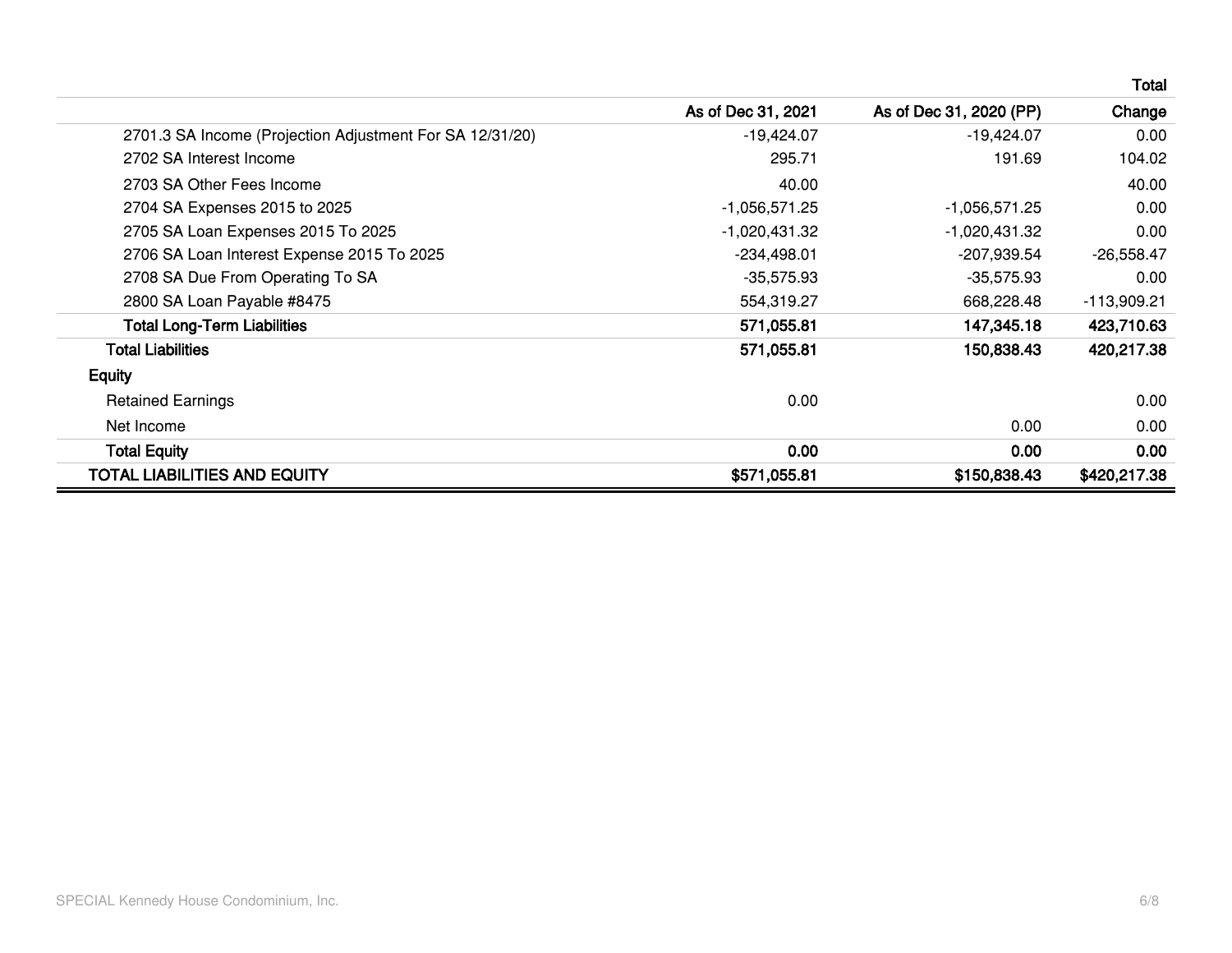### <span id="page-6-0"></span>**Loan Balance**

All Dates

| Date         | <b>Transaction Type</b> | Name         | Memo/Description                          | Amount       |
|--------------|-------------------------|--------------|-------------------------------------------|--------------|
| 03/31/2020   | Journal Entry           |              | Loan Beginning Balance as of<br>3/31/2020 | 750,393.22   |
| 04/01/2020   | Check                   | Popular Bank | <b>Principal Payment Amount</b>           | $-8,959.41$  |
| 05/01/2020   | Check                   | Popular Bank | <b>Principal Payment Amount</b>           | $-9,079.73$  |
| 06/01/2020   | Check                   | Popular Bank | <b>Principal Payment Amount</b>           | $-9,025.42$  |
| 07/01/2020   | Check                   | Popular Bank | <b>Principal Payment Amount</b>           | $-9,143.86$  |
| 08/01/2020   | Check                   | Popular Bank | <b>Principal Payment Amount</b>           | $-9,091.92$  |
| 09/01/2020   | Check                   | Popular Bank | <b>Principal Payment Amount</b>           | $-9,125.19$  |
| 10/01/2020   | Check                   | Popular Bank | <b>Principal Payment Amount</b>           | $-9,240.76$  |
| 11/02/2020   | Check                   | Popular Bank | <b>Principal Payment Amount</b>           | $-9,192.41$  |
| 12/01/2020   | Check                   | Popular Bank | <b>Principal Payment Amount</b>           | $-9,306.04$  |
| 01/04/2021   | Check                   | Popular Bank | <b>Principal Payment Amount</b>           | $-9,260.11$  |
| 02/01/2021   | Check                   | Popular Bank | <b>Principal Payment Amount</b>           | $-9,293.99$  |
| 03/01/2021   | Check                   | Popular Bank | <b>Principal Payment Amount</b>           | $-9,558.11$  |
| 04/01/2021   | Check                   | Popular Bank | <b>Principal Payment Amount</b>           | $-9,362.99$  |
| 05/03/2021   | Check                   | Popular Bank | <b>Principal Payment Amount</b>           | $-9,471.72$  |
| 06/01/2021   | Check                   | Popular Bank | <b>Principal Payment Amount</b>           | $-9,431.93$  |
| 07/01/2021   | Check                   | Popular Bank | <b>Principal Payment Amount</b>           | $-9,538.67$  |
| 08/02/2021   | Check                   | Popular Bank | <b>Principal Payment Amount</b>           | $-9,501.35$  |
| 09/01/2021   | Check                   | Popular Bank | <b>Principal Payment Amount</b>           | $-9,536.12$  |
| 10/01/2021   | Check                   | Popular Bank | <b>Principal Payment Amount</b>           | $-9,639.88$  |
| 11/01/2021   | Check                   | Popular Bank | <b>Principal Payment Amount</b>           | $-9,606.30$  |
| 12/01/2021   | Check                   | Popular Bank | <b>Principal Payment Amount</b>           | $-9,708.04$  |
| 01/03/2022   | Check                   | Popular Bank | <b>Principal Payment Amount</b>           | $-9,676.99$  |
| <b>TOTAL</b> |                         |              |                                           | \$544,642.28 |